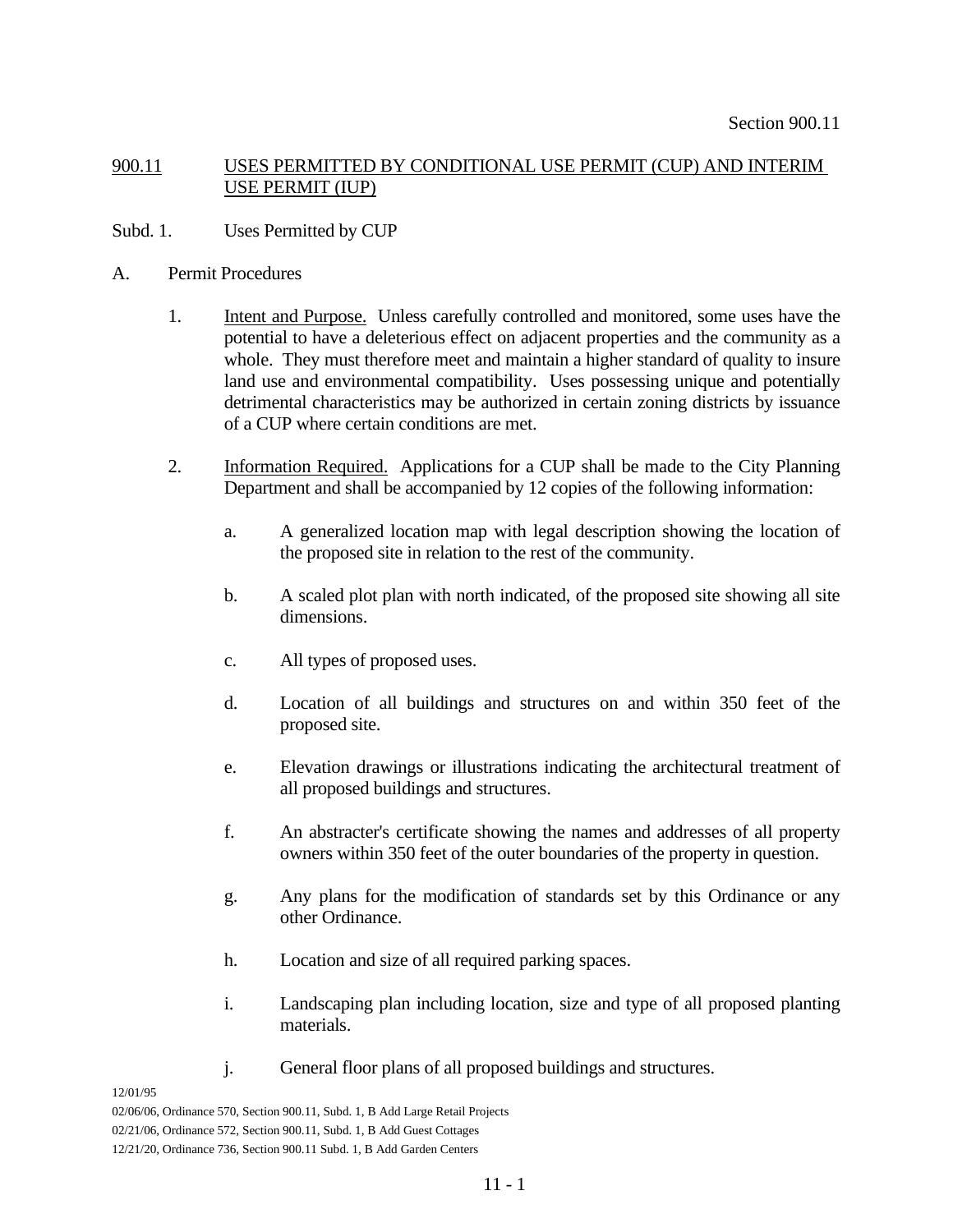- k. Indication of location, size and type of storage facilities for the storage of trash and waste materials.
- l. Design layout and size of all proposed signs.
- m. Drainage plan of the proposed site.
- 3. Application Procedures, Public Hearings, Notice Requirements and Conditions. The Planning Commission shall conduct a public hearing on the proposal to issue a CUP and shall report its findings and recommendations to the City Council. Upon receipt of the Planning Commission's report, the City Council may hold a public hearing as it deems advisable and shall make a decision on the CUP either to approve, deny or continue the request. If the City Council finds that the general and specific requirements of this Section are satisfied, it may grant the CUP and attach such conditions and guarantees as may be necessary and appropriate to provide assurances that the development will be compatible with adjacent development, the City and the environment. Public hearing and notice requirements shall be the same as for Amendments as provided for by Section 900.12, Subd 4 of this Ordinance except that the permit shall be issued on the affirmative vote of a majority of the entire City Council.
- 4. General Requirements/Findings. Before a CUP shall be issued, the City Council shall find that all of the following requirements are met:
	- a. The use does not have an undue adverse impact on the public health, welfare or safety of the neighborhood or the City.
	- b. The use is consistent with the goals, objectives and policies of the City's Comprehensive Plan.
	- c. The use is consistent with the intent of this Ordinance.
	- d. The use is adequately served by public facilities and services and will not create excessive demands for additional public services.
	- e. The use complies with the performance standards specified in Section 900.08 of this Ordinance.
	- f. (The use) will not result in the loss of solar access, significant natural, scenic or historical features.

<sup>02/06/06,</sup> Ordinance 570, Section 900.11, Subd. 1, B Add Large Retail Projects

<sup>02/21/06,</sup> Ordinance 572, Section 900.11, Subd. 1, B Add Guest Cottages

<sup>12/21/20,</sup> Ordinance 736, Section 900.11 Subd. 1, B Add Garden Centers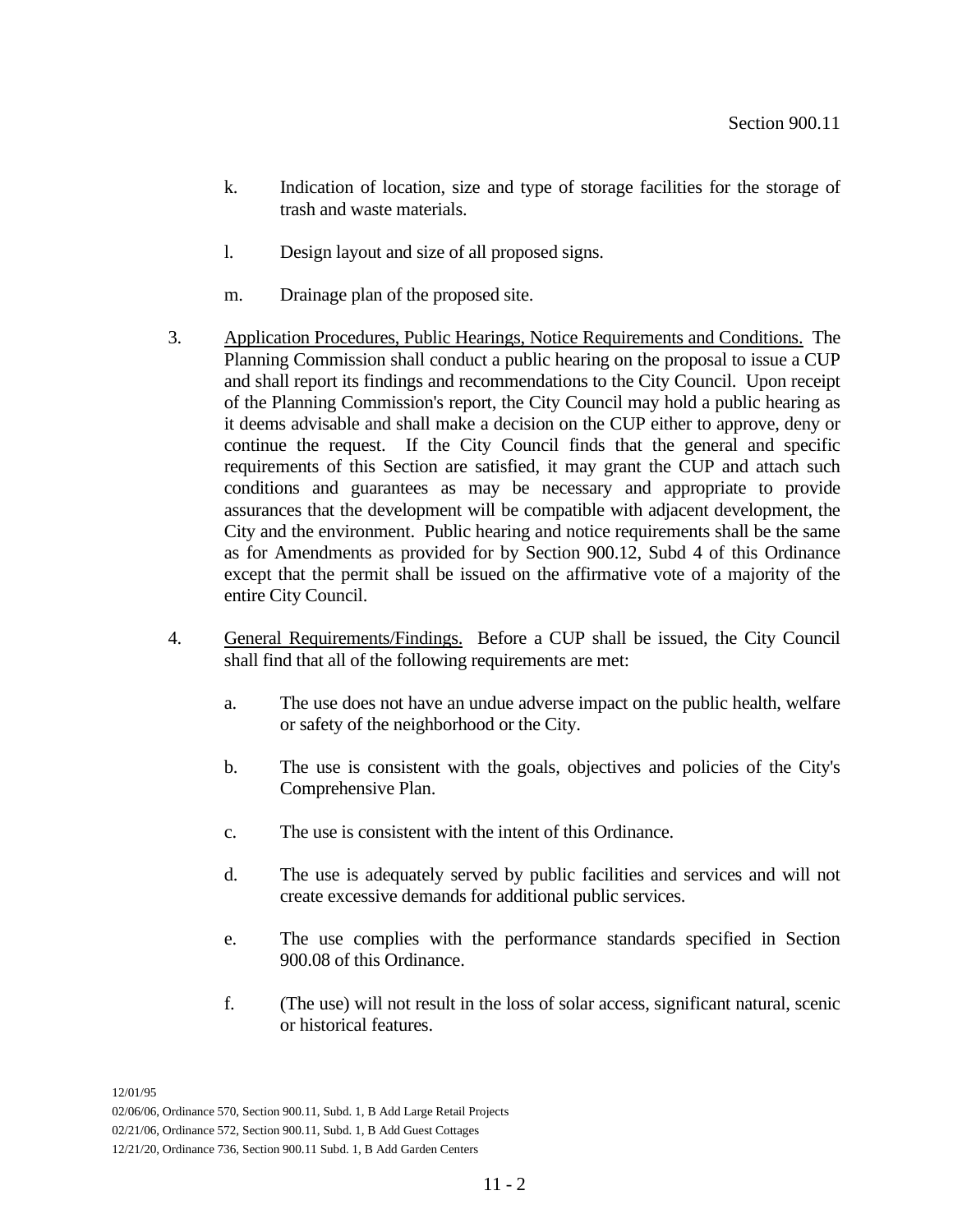- 5. Duration. A CUP shall remain in effect as long as the agreed upon conditions are observed. A CUP shall be issued for a particular use and not a person or firm.
- 6. Filing of Permit. A certified copy of a CUP shall be filed with the Carver County Recorder or Registrar of Titles.
- 7. Annual Review/Revocation. Any CUP shall be reviewed by the Planning Commission annually to ensure that its conditions are being complied with. Failure to comply with any condition set forth in a CUP shall constitute a violation of this Ordinance and shall automatically terminate the permit.
- 8. Expiration. A CUP shall become void one (1) year after being granted by the City Council if substantial construction has not been completed. Upon reapplication, the City Council, after a recommendation from the Planning Commission, may extend the permit for such period as it deems appropriate.
- B. Conditional Uses/Specific Requirements

In addition to satisfying the general requirements specified in Section 900.11, Subd. 1 A4, no CUP shall be granted unless the following specific requirements are met. In addition to basic requirements for zoning districts additional regulations shall be met.

- 1. Churches in Residential and Agricultural Districts subject to the following:
	- a. Immediate access onto a collector or arterial street as identified in the Comprehensive Plan.
	- b. Minimum parcel size shall be one acre.
	- c. A 25% building coverage maximum shall be allowed.
	- d. No building shall be located within 50 feet of any lot line.
- 2. Funeral Homes and Mortuaries in Residential and B-1 Districts subject to the following:
	- a. Off-street parking facilities are provided.
	- b. Light sources on the site are directed away from residential areas.
	- c. Landscaping requirements are met.

<sup>02/06/06,</sup> Ordinance 570, Section 900.11, Subd. 1, B Add Large Retail Projects

<sup>02/21/06,</sup> Ordinance 572, Section 900.11, Subd. 1, B Add Guest Cottages

<sup>12/21/20,</sup> Ordinance 736, Section 900.11 Subd. 1, B Add Garden Centers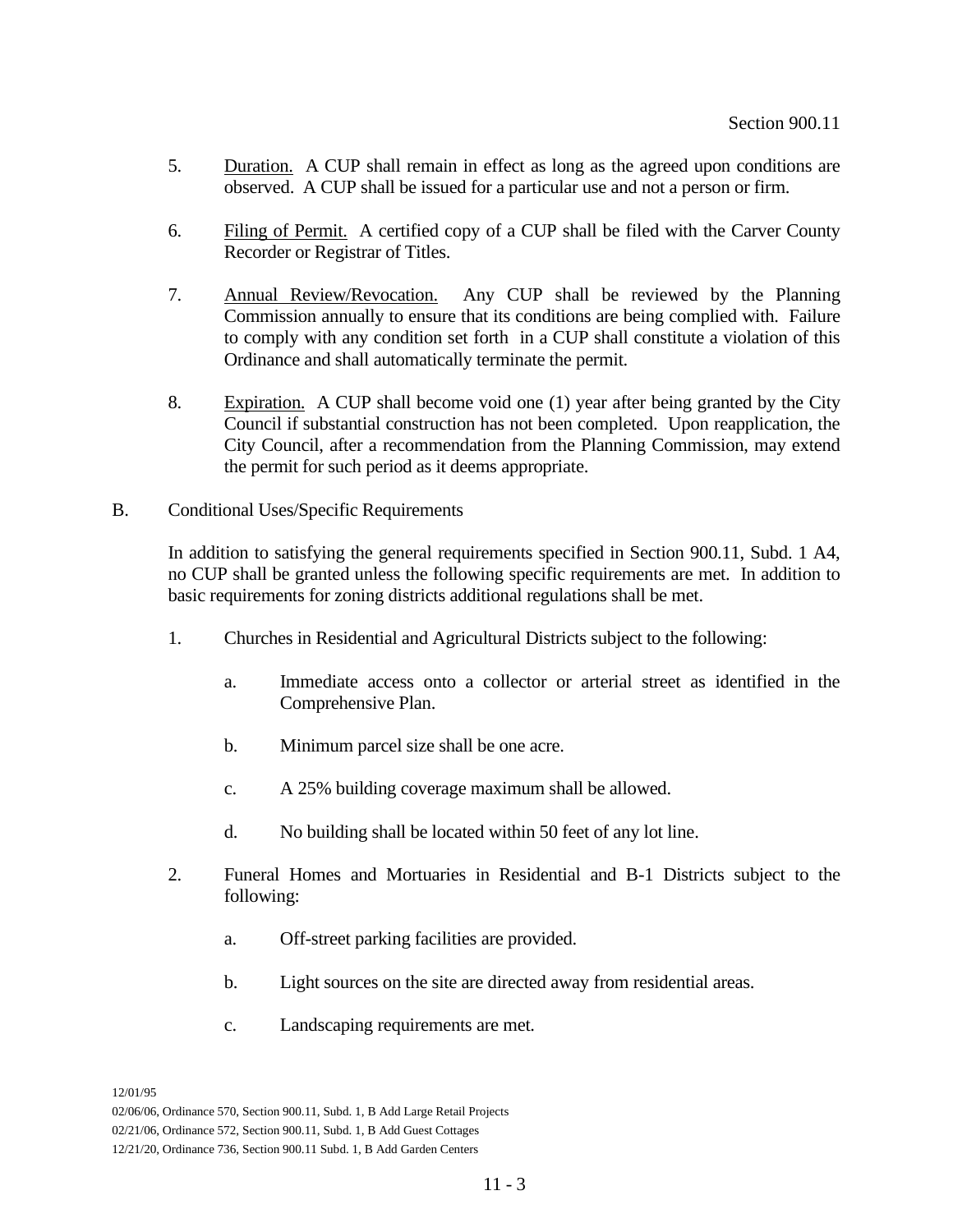- d. The facility shall have direct access to a collector or arterial street as identified in the Comprehensive Plan.
- 3. Bed and Breakfasts in the R-2 and R-4 Districts subject to the following:
	- a. That the owner must reside on the premises and be the operator of the facility.
	- b. That a maximum of four bed and breakfast units may be established in a structure.
	- c. That all bed and breakfast units be established within the principal structure.
	- d. That a building permit be applied for to assure conformance to Health, Building and Fire Codes.
	- e. The only meal to be served to guests shall be breakfast and only guests shall be served.
	- f. Each operator shall keep a list of the names of all persons staying at the bed and breakfast operation. Such list shall be available for inspection by City Officials at any time.
	- g. The maximum stay for any occupant(s) of bed and breakfast operations shall be fourteen (14) days.
	- h. A minimum of one off-street parking stall for each guest room plus two offstreet parking stalls for the permanent residents of the primary structure shall be required.
	- i. No Conditional Use Permit shall be granted for a bed and breakfast which would be located within 200 feet of another bed and breakfast.
	- j. Signs. On-premises advertising for any bed and breakfast facility shall be limited to either one wall sign measuring four square feet, or, a one or two sided free standing sign not more than two square feet in area. The content of any such sign shall be limited to identifying not more than the name and address of the facility. No sign shall be internally illuminated.
	- k. The exterior appearance of the structure shall not be altered from its singlefamily character.
	- l. That no pets of guests be allowed at the facility.

02/06/06, Ordinance 570, Section 900.11, Subd. 1, B Add Large Retail Projects

<sup>02/21/06,</sup> Ordinance 572, Section 900.11, Subd. 1, B Add Guest Cottages

<sup>12/21/20,</sup> Ordinance 736, Section 900.11 Subd. 1, B Add Garden Centers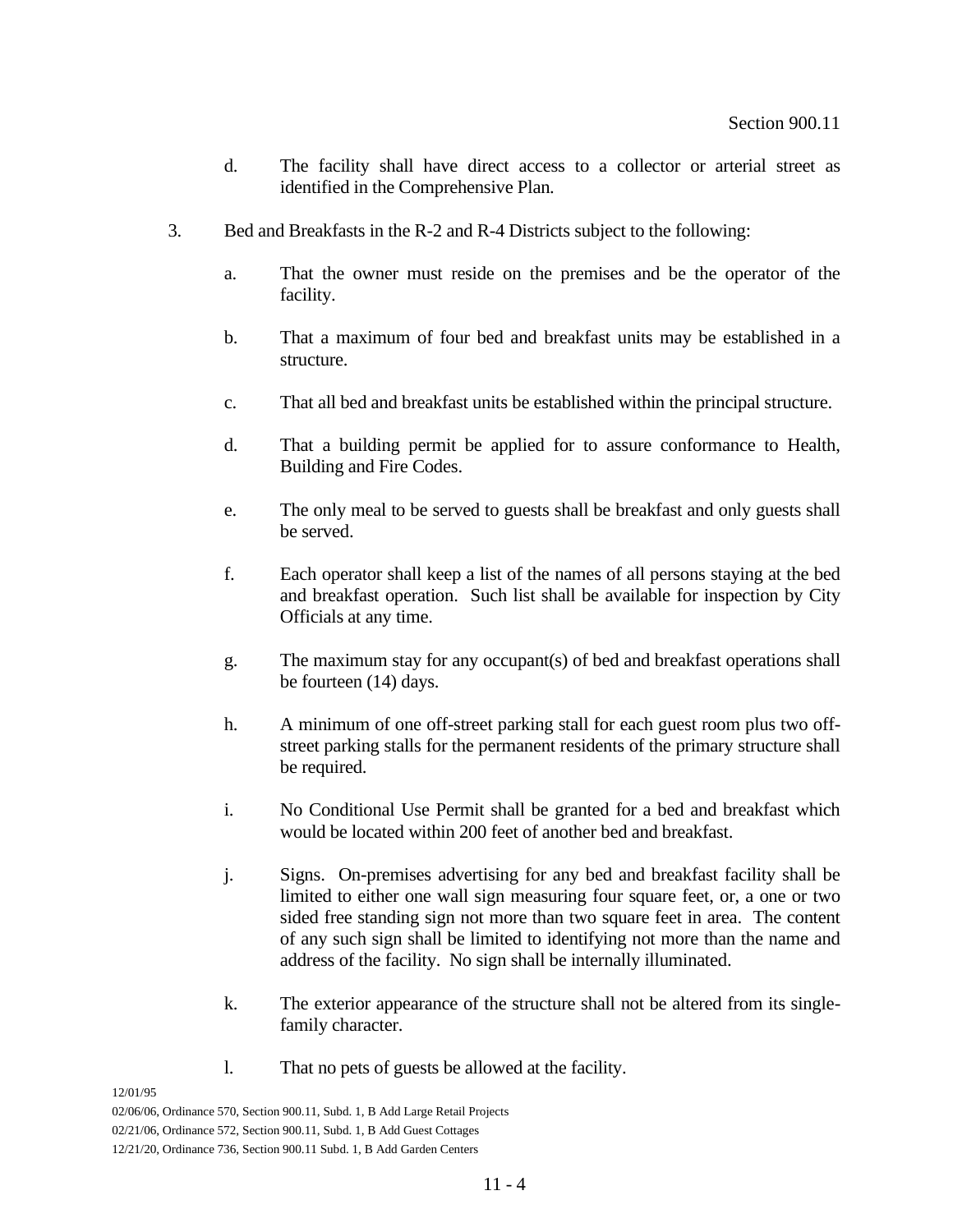- m. No other uses or functions such as wedding receptions or business meetings will be permitted.
- n. The facility must have access to a collector or arterial street or be contiguous to a commercial district.
- 4. Outdoor Commercial Recreation Facilities subject to the following:
	- a. Access shall be to a collector or arterial street as identified in the Comprehensive Plan.
	- b. Access to any such site shall not pass through any existing or proposed residential neighborhoods.
- 5. Public Service Installations in Residential Districts subject to the following:
	- a. Light sources be directed away from any residential area abutting the site.
	- b. Utility building or any such structure shall be screened or fenced from residential view.
	- c. Access to utility facilities shall be located in a manner so as not to pass through residential neighborhoods.
- 6. Heliports subject to the following:
	- a. All Federal Aviation Administration Guidelines are met.
	- b. The heliport is established for medically related uses only.
- 7. Blacktop and Redi-Mix Plants subject to the following:
	- a. A pre-determined traffic route for all truck traffic shall be submitted and should avoid all residential areas.
	- b. Plans for controlling additional dust created by traffic must be submitted.
	- c. All applicable screening and landscaping requirements per City Code apply.
	- d. Specific hours of operation must be submitted for City review.

<sup>02/06/06,</sup> Ordinance 570, Section 900.11, Subd. 1, B Add Large Retail Projects

<sup>02/21/06,</sup> Ordinance 572, Section 900.11, Subd. 1, B Add Guest Cottages

<sup>12/21/20,</sup> Ordinance 736, Section 900.11 Subd. 1, B Add Garden Centers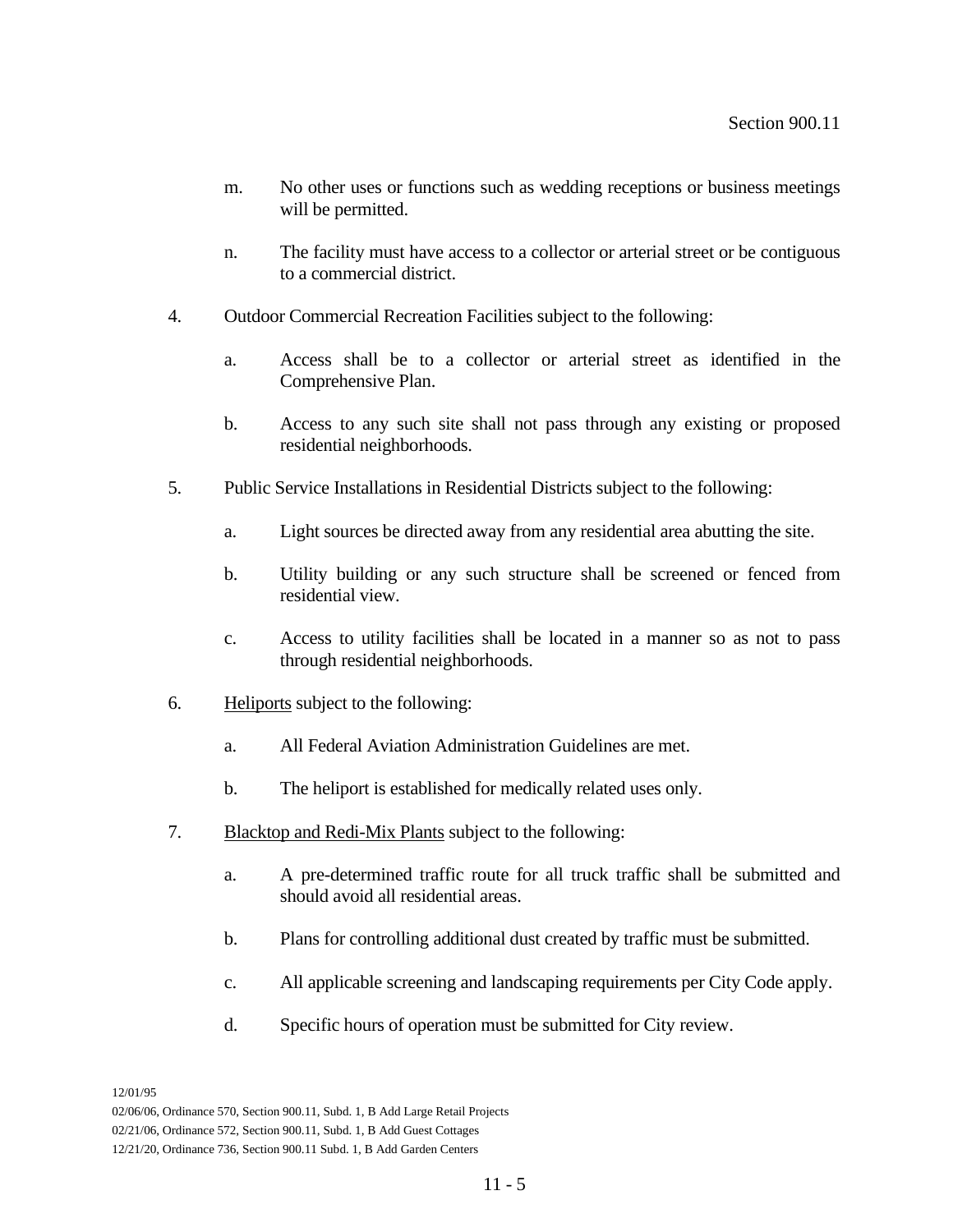- e. All standards relating to potential noise, vibration, smoke and particle matter, odors, noxious matters, explosives, and radiation or electrical emissions shall be in compliance with the State of Minnesota Pollution standards.
- 8. Mining Operations subject to the following:
	- a. Submittal of a registered land survey indicating where the processing is to be done.
	- b. A plan showing the route of trucks moving to and from the site in removing processed material from the site.
	- c. The site shall be returned to its natural state as it was prior to mining including, but not limited to, trees (on a caliper inch basis), grasses, private roads.
	- d. A permit shall not be granted for a period of longer than 12 months.
	- e. Operations shall have direct access to a collector or arterial street as identified in the Comprehensive Plan.
- 9. Truck Stops subject to the following:
	- a. Adequate off-street parking stalls shall be provided, based on number of seats in a truck stop, for semitrailers and trucks.
	- b. Must have access to a collector or arterial street as identified in the Comprehensive Plan.
	- c. Adequate turning and receiving lanes are shown for the site.
- 10. Bulk Liquid Storage subject to the following:
	- a. All storage tank apparatus be screened from public view.
	- b. All liquid storage tanks comply with applicable State Codes and documents from those offices shall state that the use is compliant with applicable codes.

02/06/06, Ordinance 570, Section 900.11, Subd. 1, B Add Large Retail Projects

02/21/06, Ordinance 572, Section 900.11, Subd. 1, B Add Guest Cottages

12/21/20, Ordinance 736, Section 900.11 Subd. 1, B Add Garden Centers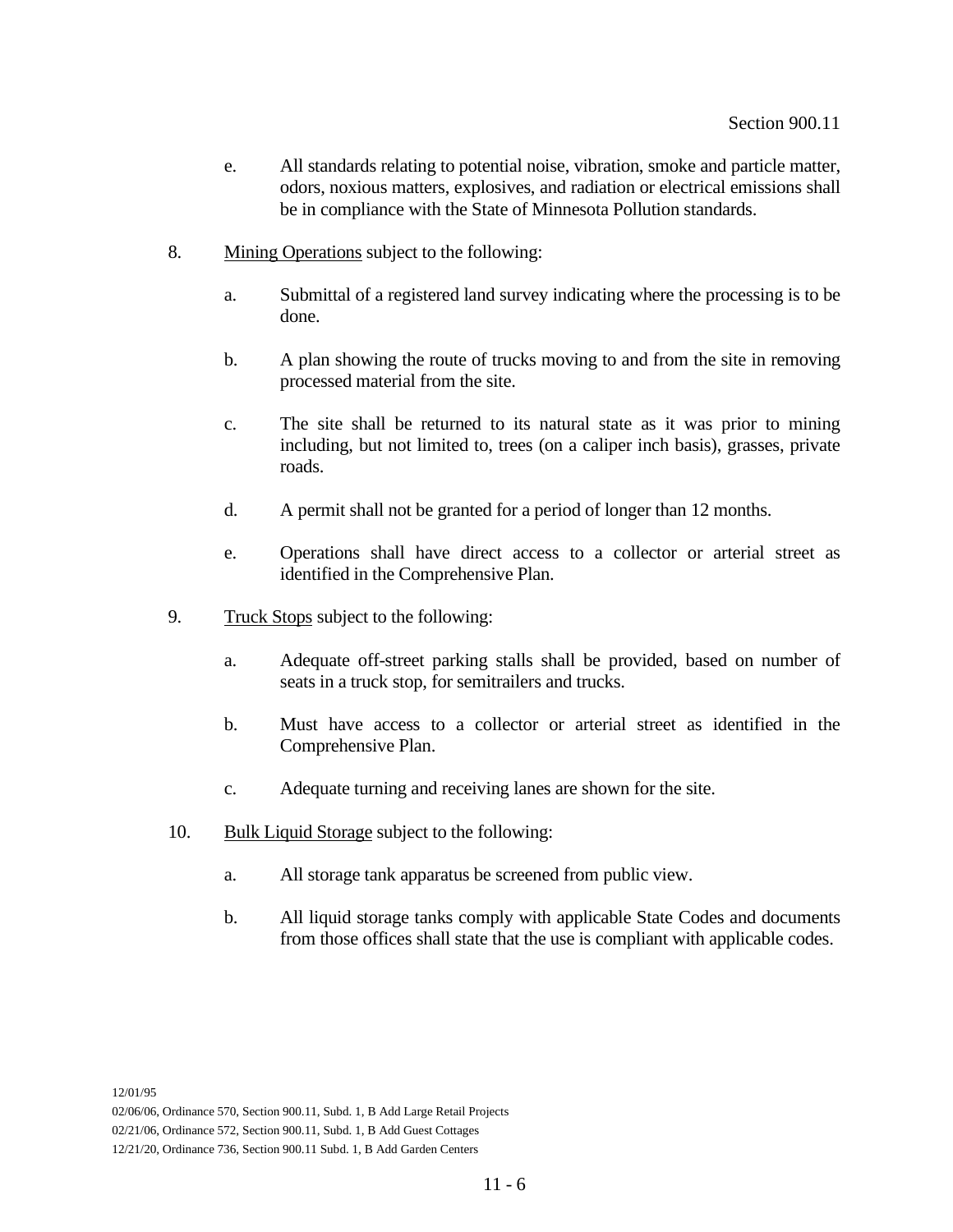- 11. Feedlots subject to the following:
	- a. Said feed lot is of temporary nature for a period of not more than 3 months, or for a non-farming use such as a stable, mink ranch or fur farm.
	- b. A separate permit shall be issued by the Pollution Control Agency.
	- c. A map or aerial photo indicating dimensions of feed lot and showing all existing homes, buildings, lakes, ponds, watercourses, wetlands, dry runs, rock outcroppings, roads, wells, and general contour and north arrow.
	- d. A description of the geological conditions, soil types, and groundwater elevations, including the high water table to a depth of 10 feet below the lowest elevation on the site.
	- e. A plan indicating operational procedures, the location and specifications of proposed animal waste treatment facilities, land used for the disposal of waste, and the quality and type of effluent to be discharged from the site.
	- f. Should the land indicated as a disposal site not be owned by the applicant, a lease submitted indicating that the applicant has the right to dispose of waste on said land shall accompany the application, the same showing the duration of the lease.
	- g. No feed lot shall be located within 2,000 feet of the normal high water mark of any lake, pond or flowage, or within 600 feet of a river or a stream.
	- h. No feed lot shall be located within the flood plain.
	- i. No feed lot shall be located within a 1/2 mile of ten or more homes except the following:
		- 1. Exhibition barns and related structures at fairs.
		- 2. Corrals for seasonal rodeos.
		- 3. Tracts of land having no more than 1/2 animal unit per acre.
- 12. Poultry and Livestock Processing subject to the following:
	- a. All loading areas shall be screened from public view.

<sup>02/06/06,</sup> Ordinance 570, Section 900.11, Subd. 1, B Add Large Retail Projects

<sup>02/21/06,</sup> Ordinance 572, Section 900.11, Subd. 1, B Add Guest Cottages

<sup>12/21/20,</sup> Ordinance 736, Section 900.11 Subd. 1, B Add Garden Centers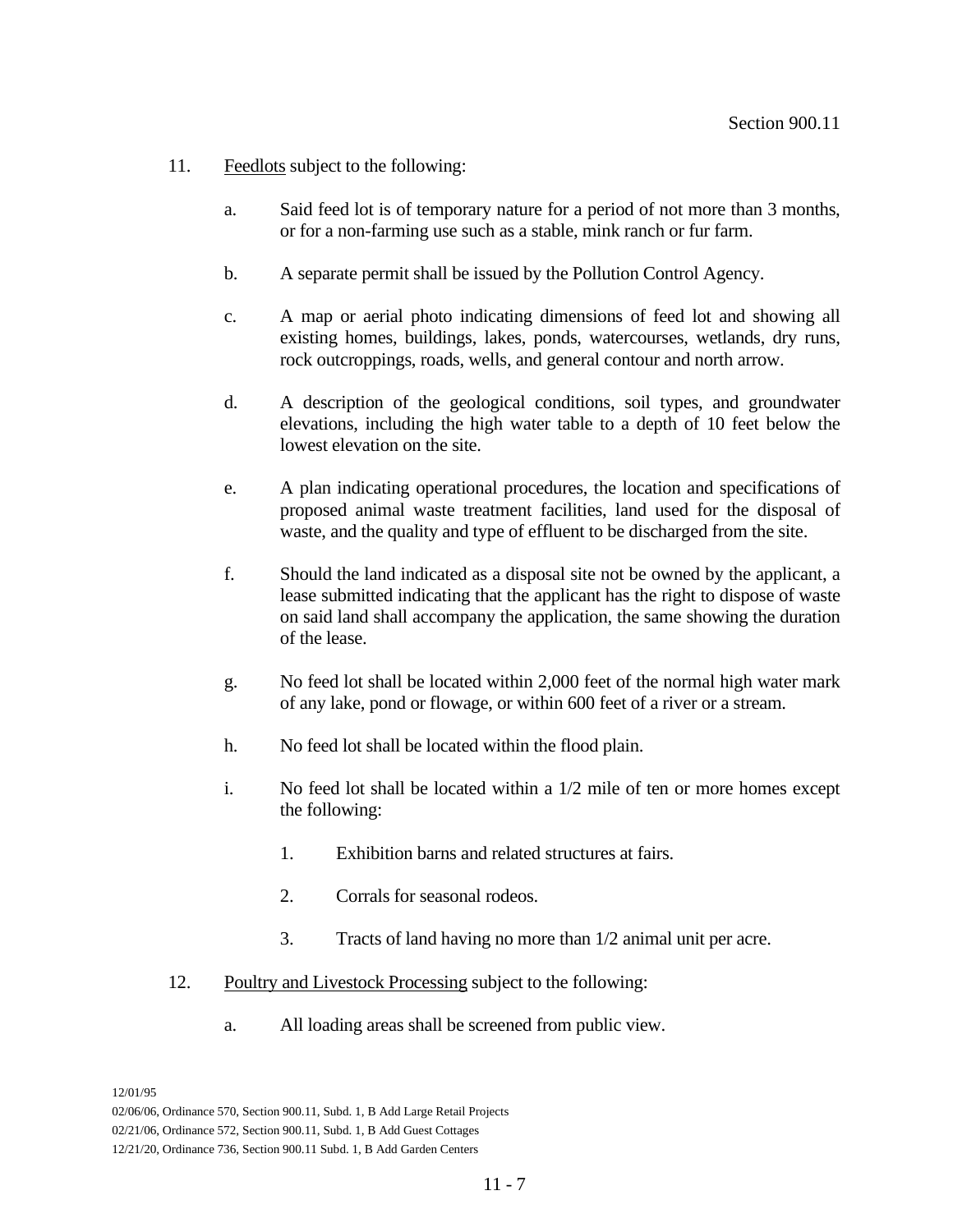- b. All Pollution Control Agency Standards shall be met for odor, noise and any other potential factors that may disturb the health, welfare and safety of the City. A document from the PCA shall be submitted stating compliance with applicable standards.
- 13. Tower subject to the following:
	- a. Base of tower is screened from public view.
	- b. Tower may not exceed 100 feet in height above ground level.
	- c. Tower shall be protected to discourage climbing by unauthorized persons.
	- d. Tower shall be constructed of corrosive-resistant steel or other corrosive resistant, non-combustible materials.
- 14. Incineration subject to the following:
	- a. Incineration of goods and materials shall be prohibited as a principal use, but may be allowed by CUP if incidental to permitted principal use.
	- b. Incineration shall comply with all applicable local, state and federal laws, rules and regulations.
	- c. The owner shall pay for an inspection conducted by an independent testing firm as may be ordered by the City of Waconia from time to time.
- 15. Contractors Yard subject to the following:
	- a. Must have access to a collector, arterial or service road.
	- b. All storage areas open to vehicles must be paved with asphalt surfacing, crushed rock or other dust-free materials.
	- c. All equipment or accessory material stored outside shall be stored in the rear yard of the principal building and be screened with appropriate fencing and/or landscaping material.

.

<sup>02/06/06,</sup> Ordinance 570, Section 900.11, Subd. 1, B Add Large Retail Projects

<sup>02/21/06,</sup> Ordinance 572, Section 900.11, Subd. 1, B Add Guest Cottages

<sup>12/21/20,</sup> Ordinance 736, Section 900.11 Subd. 1, B Add Garden Centers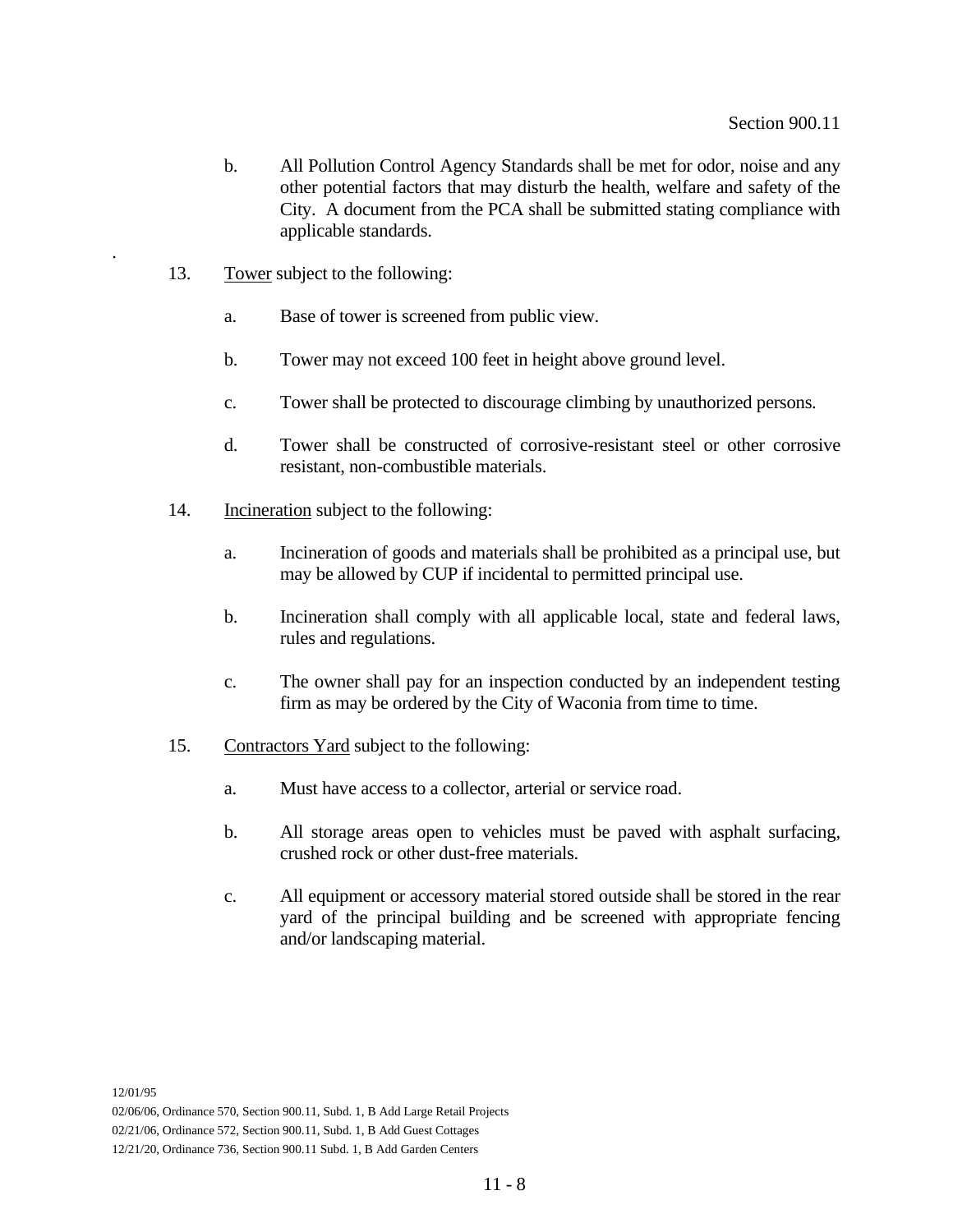## 16. Large Retail Projects subject to the following:

- a. The City determining that the large retail project is compatible with the City's comprehensive plan and any official maps. To support such determination, the applicant shall provide a written compatibility report describing how the large retail project is compatible with adopted City plans, including the comprehensive plan and any official maps.
- b. The City determining that traffic associated with the large retail project will not cause off-site public roads, intersections, or interchanges to function below the service level (as defined by the Institute of Transportation Engineers) that exists at the time of application for the conditional use permit. To support such determination, the applicant shall provide adequate funding to the City to hire a traffic engineer of the City's choice to complete and present a traffic impact analysis. The traffic impact analysis shall consider the Institute of Traffic Engineers trip generation standards. If the City determines the large retail project could cause off-site public roads, intersections, or interchanges to function at a service level below the level existing at the time of application, the City may deny the application, require a size reduction in the proposed development, or require that the applicant construct and/or pay for required off-site improvements.
- c. The City determining that the large retail project is compatible with the community. To support such determination, the applicant shall provide adequate funding to the City to hire a consultant of the City's choice with appropriate experience to complete and present an independent community impact analysis. The applicant shall fully cooperate with such analysis and shall provide information to the City's consultant as requested. Such impact analysis shall identify and assess the impact of the large retail project, including positive, negative, and indirect impacts. It shall also propose measures to mitigate adverse impacts and/or maximize positive impacts including the provision of infrastructure or public services improvements sufficient to support the large retail project. Any adverse impacts that cannot be mitigated shall be identified. Mitigation measures to be implemented by the applicant shall be identified. Every impact statement shall, at a minimum, assess the following in regard to the large retail project and the business to be conducted therein:
	- 1. The types of jobs created;
	- 2. The number of full-time (40 hrs/wk) and part time (less than 40 hrs/wk) jobs created;

<sup>02/06/06,</sup> Ordinance 570, Section 900.11, Subd. 1, B Add Large Retail Projects

<sup>02/21/06,</sup> Ordinance 572, Section 900.11, Subd. 1, B Add Guest Cottages

<sup>12/21/20,</sup> Ordinance 736, Section 900.11 Subd. 1, B Add Garden Centers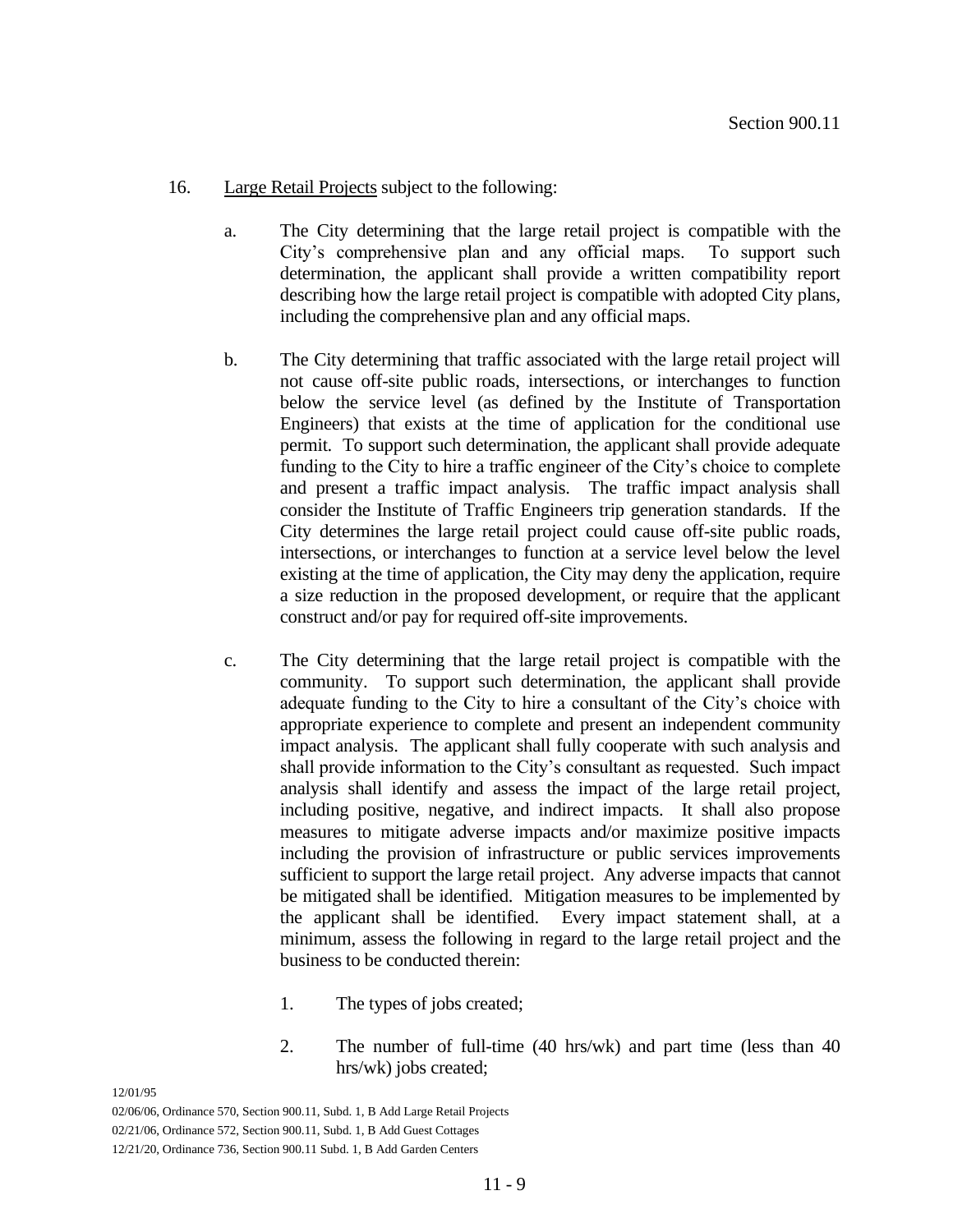- 3. The amount of local labor to be used in the construction of the project;
- 4. The geographical market of the business to be conducted;
- 5. Any plans for phased construction;
- 6. Whether an over-supply of retail space in the City will be created;
- 7. The impact on commercial vacancy rates in the City and nearby sites;
- 8. The impact on the diversity of the City's economic base by projected elimination of smaller businesses;
- 9. The projected costs arising from increased demand for and required improvements to public services and infrastructure;
- 10. Projected tax revenues to the City;
- 11. Projected impact on land values (both residential and commercial) and potential loss or increase in tax revenues to the City as a result thereof;
- 12. An estimation of the revenue to be generated that will be retained and re-directed back into the economy of the City compared to other chain stores and locally-owned, independent retailers in the City;
- 13. The extent to which higher value development on the site will be precluded, if at all;
- 14. The projected lifespan of building; and
- 15. A summary of the written policies concerning the applicant's charitable giving and volunteer participation in the community.

<sup>02/06/06,</sup> Ordinance 570, Section 900.11, Subd. 1, B Add Large Retail Projects

<sup>02/21/06,</sup> Ordinance 572, Section 900.11, Subd. 1, B Add Guest Cottages

<sup>12/21/20,</sup> Ordinance 736, Section 900.11 Subd. 1, B Add Garden Centers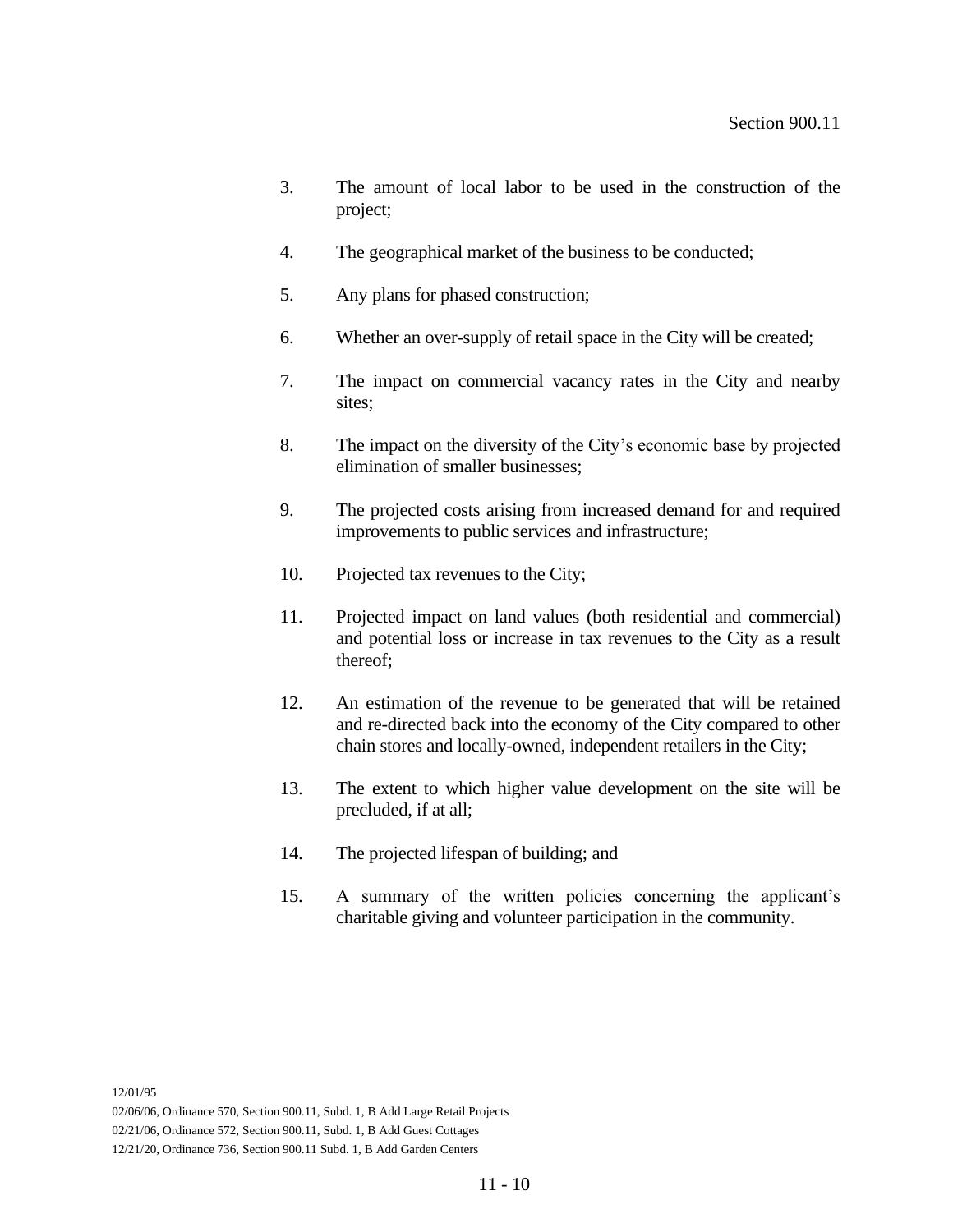- d. Where the large retail project is proposed to be distant from a public street, as determined by the City, the overall development design shall include smaller buildings, pads or outlots closer to the street. Placement and orientation must facilitate appropriate land use transitions and appropriate traffic flow to adjoining roads and neighboring commercial areas and neighborhoods.
- e. The architectural materials regulations set for in Section 900.06, Subd. 9, of this Code shall be met based upon the design district in which the large retail project is located.
- f. The landscaping and screening regulations set forth in Section 900.07 of this Code shall be met.
- g. The nuisance standards set forth in Section 900.08 of this Code shall be met.
- h. The large retail project shall have direct access to a collector level street.
- i. Vehicle access to the large retail project shall be designed to accommodate peak on-site traffic volumes without disrupting traffic on public streets or impairing pedestrian safety. This shall be accomplished through adequate parking lot design and capacity; access drive entry throat length, width, design, location, and number; and traffic control devices, and sidewalks.
- j. The site design for the large retail project shall provide direct connections to adjacent land uses if required by the City.
- k. Parking lots with spaces exceeding the minimum number of parking spaces required by this Code shall be allowed only with specific and reasonable justification.
- l. The entire site containing the large retail project shall provide for safe pedestrian and bicycle access to all uses within the site development, connections to existing and planned public pedestrian and bicycle facilities, and connections to adjacent properties. Pedestrian walkways shall be provided from all building entrances to existing or planned public sidewalks or pedestrian/bike facilities. The minimum width for sidewalks adjacent to buildings shall be ten feet; and the minimum width for sidewalks elsewhere in the development shall be five feet. The site shall provide secure, integrated bicycle parking at a rate of one (1) bicycle rack space for every 25 vehicle parking spaces.

<sup>02/06/06,</sup> Ordinance 570, Section 900.11, Subd. 1, B Add Large Retail Projects

<sup>02/21/06,</sup> Ordinance 572, Section 900.11, Subd. 1, B Add Guest Cottages

<sup>12/21/20,</sup> Ordinance 736, Section 900.11 Subd. 1, B Add Garden Centers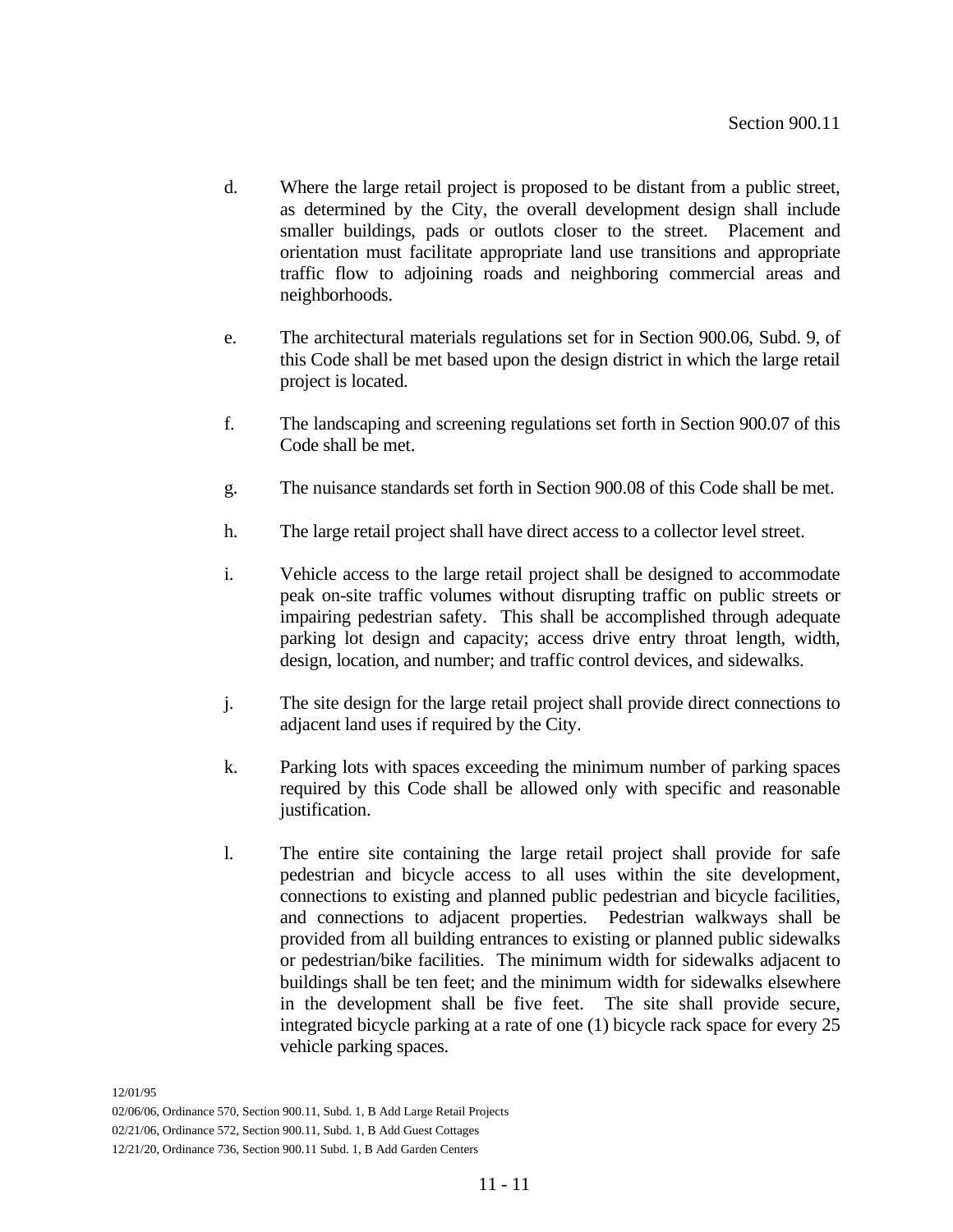- m. The entire site containing the large retail project shall provide exterior pedestrian furniture in appropriate locations at a minimum rate of one seat for every 5,000 square feet of gross building floor area.
- n. The large retail building shall provide interior pedestrian furniture in appropriate locations at a minimum rate of one bench seat for every 15,000 square feet of gross building floor area. Seating in food service areas, or other areas where food or merchandise purchasing activities occur shall not count toward this requirement. A minimum of four seats shall be located within the large retail building, with a clear view through exit doors to a passenger pick-up or drop-off area.
- o. Each large retail building exceeding 75,000 square feet of gross building floor area shall provide exterior central area(s) or feature(s) such as patio seating areas, pedestrian plazas with benches, outdoor playground areas, water features, and/or other such deliberately designated areas or focal points that adequately enhance the development or community. All such areas shall be openly accessible to the public, connected to the public and private sidewalk system, designed with materials compatible with the large retail building and shall be maintained over the life of the large retail project.
- p. A minimum of one 200 square foot cart return area shall be provided for every 100 parking spaces. Cart corrals shall be of durable, non-rusting, all season construction, and shall be designed and colored to be compatible with the building and parking lot light standards. There shall be no exterior cart return or cart storage areas located within 25 feet of any building within the large retail project.
- q. Exterior display areas shall be permitted only where clearly depicted on the approved site plan. All exterior display areas shall be separated from motor vehicle routes by a physical barrier visible to drivers and pedestrians, and by a minimum of ten feet. Display areas on building aprons must maintain a minimum walkway width of ten feet between the display items and any vehicle drives.
- r. Exterior storage structures or uses, including the parking or storage of service vehicles, trailers, equipment, containers, crates, pallets, merchandise, materials, fork lifts, trash, recyclables, and all other items shall be permitted only where clearly depicted and labeled on the approved site plan and screened as required by Section 900.07 of this Code.

<sup>02/06/06,</sup> Ordinance 570, Section 900.11, Subd. 1, B Add Large Retail Projects

<sup>02/21/06,</sup> Ordinance 572, Section 900.11, Subd. 1, B Add Guest Cottages

<sup>12/21/20,</sup> Ordinance 736, Section 900.11 Subd. 1, B Add Garden Centers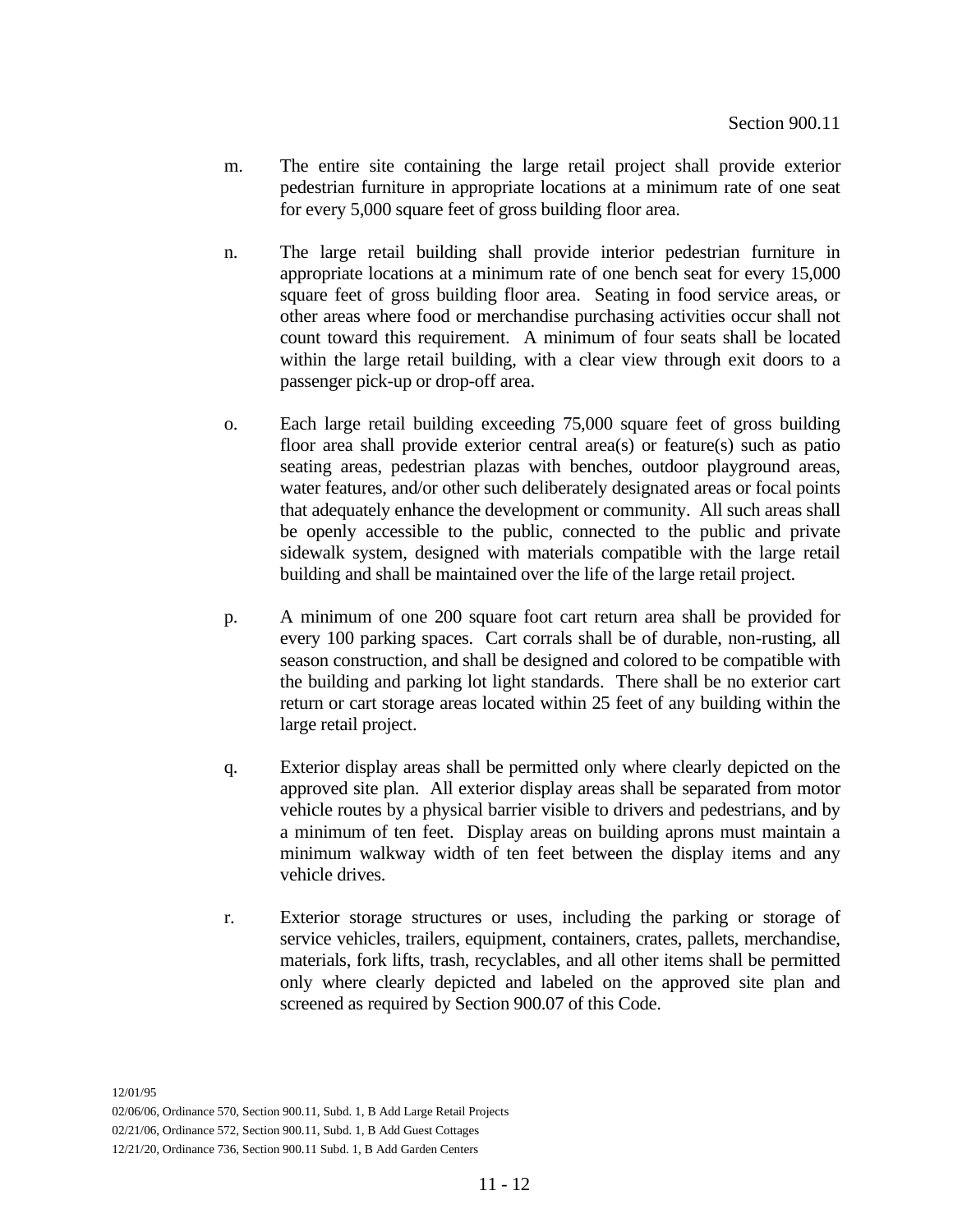- s. Noise associated with activities at the large retail project shall not create a nuisance to nearby properties, and shall comply with applicable City noise requirements.
- t. Storm water runoff, conveyance and detention shall meet the requirements of this Code including, but not limited to, the requirements found in Section 1000.06, Subd. 9, and Section 1000.07, Subd. 10. Maintenance of storm water conveyance and detention features shall be solely borne by the applicant unless dedicated to and accepted by the City.
- u. If not otherwise required by the Code, the applicant shall enter into a development agreement with the City providing for the payment of on and off site improvements associated with the large retail project.
- v. A conditional use permit shall be required for the expansion of any large retail building, including any large retail building existing at the time of adoption of the requirements set forth in this Section 900.11, Subd. 1, B 16.
- 17. Guest Cottages subject to the following:
	- a. No more than twelve persons shall use a guest cottage at any one time, and no more than three persons shall occupy any bedroom at any one time. No more than three groups of persons shall use a guest cottage per calendar week. Calendar week shall mean Monday (12:01 a.m.) to Sunday (midnight).
	- b. Each operator of a guest cottage shall keep a current list showing the names of all persons who have used the guest cottage and when they used it. This list shall be available for inspection by City Officials at any time to assure compliance with City Code.
	- c. No persons shall be allowed to congregate outdoors between the hours of 10:00 p.m. and 7:00 a.m. This restriction shall apply to the lot on which a guest cottage is located as well as all adjoining lots and public streets.
	- d. Three off-street parking stalls shall be provided for each guest cottage. In addition, if a guest cottage has lodging facilities, one additional off-street parking stall shall be provided for each bedroom within the guest cottage. All required off-street parking stalls shall be provided on the lot where the guest cottage is located. All parking areas shall be properly screened from abutting properties and shall comply with applicable setback requirements.
	- e. No Guest Cottage shall be located within 500 feet of any other guest cottage.

02/06/06, Ordinance 570, Section 900.11, Subd. 1, B Add Large Retail Projects

02/21/06, Ordinance 572, Section 900.11, Subd. 1, B Add Guest Cottages

12/21/20, Ordinance 736, Section 900.11 Subd. 1, B Add Garden Centers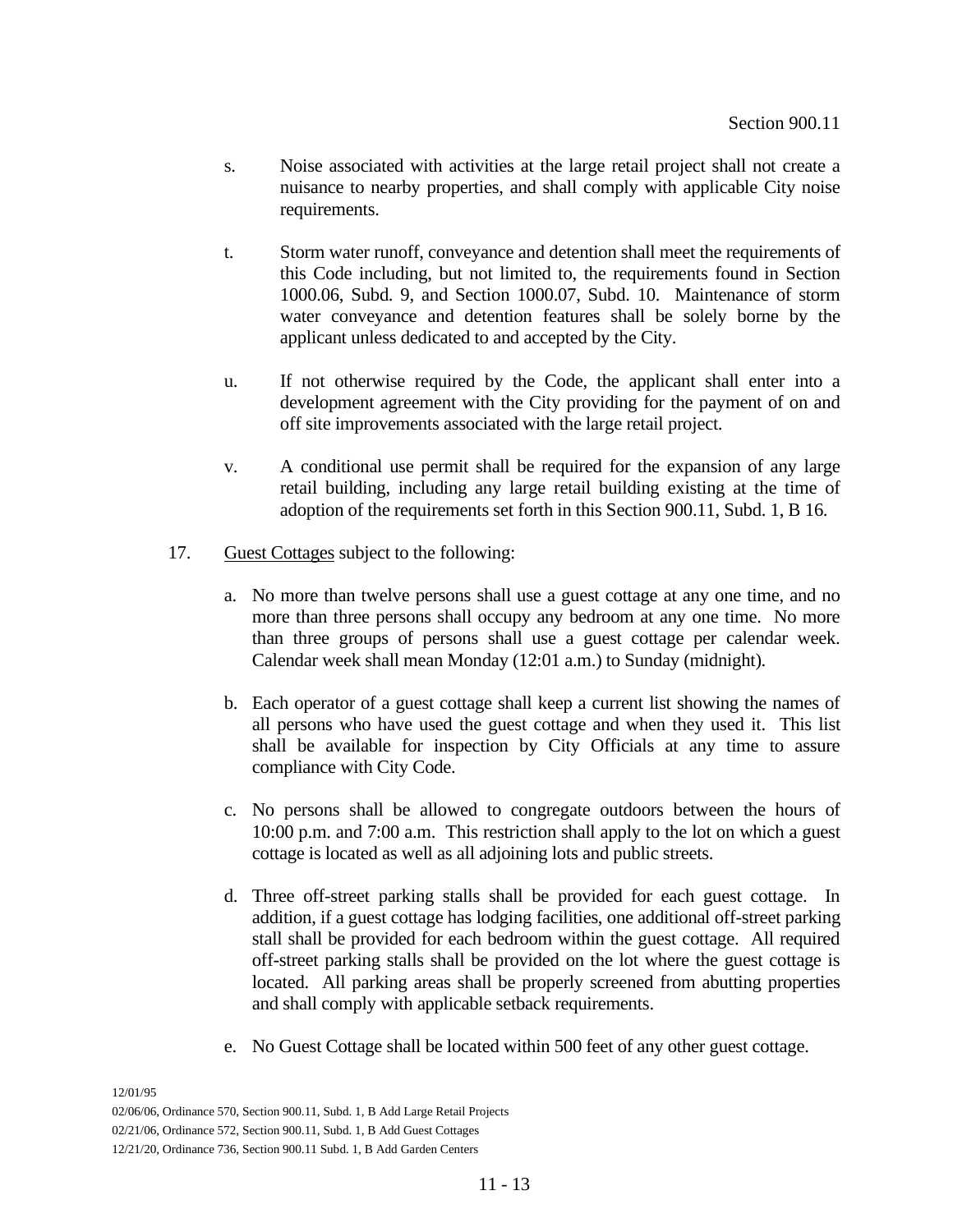- f. One wall mounted nameplate sign may be located on each guest cottage, not to exceed 4 square feet in area. No other building sign, monument sign or other type of sign shall be allowed.
- g. Containers for garbage, refuse, recyclables and compost must be stored within an enclosed structure, except for the day of pick-up.
- h. Any significant exterior modification or improvements to a guest cottage structure shall require the business owner to go through the site plan review process (i.e. painting, awnings, additions, adding windows/doors, etc.).
- i. The property shall be subject to Chapter 541 of the Waconia City Code as it relates to Rental Dwellings and all necessary inspections.
- 18. Garden Center Use subject to the following:
	- a. The facility shall have direct access to a collector or arterial street as identified in the Comprehensive Plan.
	- b. Vehicular access to any such site shall not pass through any existing or proposed residential neighborhoods.
	- c. Minimum parcel size shall be 5 acres.
	- d. Off-street parking facilities shall be provided consistent with Section 900.09 of the Code.
	- e. Light sources on the site shall be screened and directed away from residential areas.
	- f. Landscaping and screening requirements shall be consistent with the standards identified in Section 900.07 for the B-1, Highway Business District.
	- g. Signage shall be allowed consistent with Section 900.10 and the garden center use shall be allowed signage rights consistent with the B-1, Highway Business District standards.
	- h. Hours of operation shall be subject to the City Council's approval and memorialized in the resolution approving the conditional use permit. Any change to the approved hours shall require an amendment to the conditional use permit, which may be granted or denied in the City Council's discretion.
	- i. The use shall be in compliance with the City's nuisance standards identified in Section 900.08 of the Code.
	- j. The property shall be located within the City Limits and connected to City utility services.

# Subd. 2. Uses Permitted by IUP

## A. Permit Procedures

12/01/95

02/06/06, Ordinance 570, Section 900.11, Subd. 1, B Add Large Retail Projects

02/21/06, Ordinance 572, Section 900.11, Subd. 1, B Add Guest Cottages

12/21/20, Ordinance 736, Section 900.11 Subd. 1, B Add Garden Centers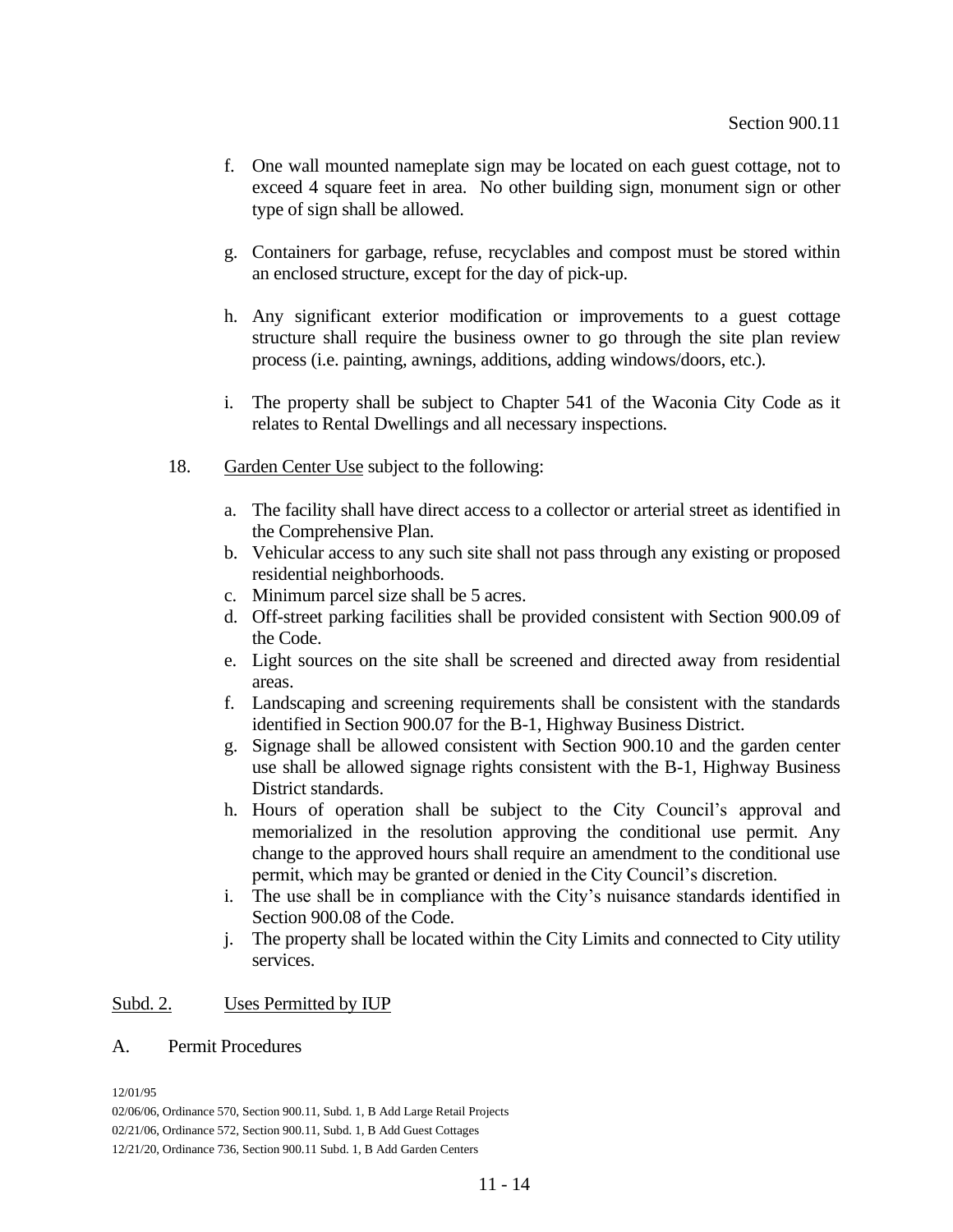- 1. Intent and Purpose. Interim uses are similar to conditional uses except that they represent a temporary use of property and have a know termination date. All of the procedures established under this Section for CUP's shall apply to IUP's except as follows:
- 2. General Requirements/Findings. Before an IUP shall be issued, the City Council shall find that all of the following additional requirements are met.
	- a. The date or event that will terminate the use can be identified with certainty.
	- b. Permission of the use will not impose additional costs on the public if it is necessary for the public to take the property in the future.
	- c. The user agrees to any conditions that City Council deems appropriate for permission of the use.
- 3. Duration. An IUP shall remain in effect only until the agreed upon termination date. Upon a recommendation from the Planning Commission, the City Council may extend the IUP for another specified period of time if the event which was to terminate the use has not yet occurred.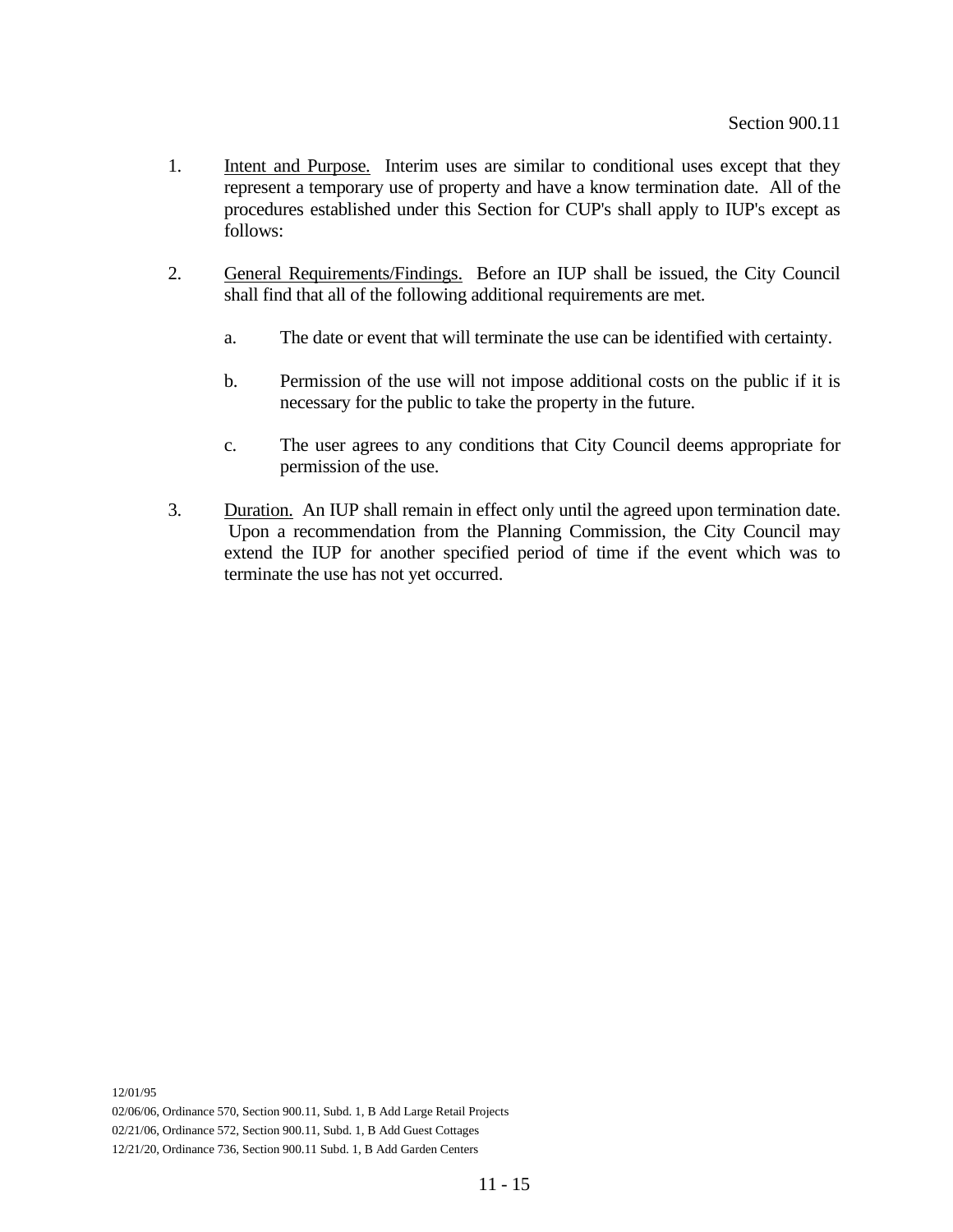## B. Interim Uses/Specific Requirements

In addition to satisfying the general requirements specified in Section 900.11, Subd. 2 A2, no IUP shall be granted unless the following specific requirements are met.

- 1. Temporary Blacktop and Redi-Mix Plants in Agricultural Districts subject to the following:
	- a. That a specified time period for operation be stated.
	- b. That the temporary plant functions for a specified project such as a highway overlay project or new road construction.
	- c. A pre-determined traffic route for all truck traffic shall be submitted and should avoid all residential areas.
	- d. Plans for controlling additional dust created by traffic must be submitted.
- 2. Land Reclamation in Agricultural Districts subject to the following submittals:
	- a. A finished grade plan of the site which will not adversely affect the adjacent lands and as a condition thereof shall regulate the type of fill permitted.
	- b. Program for rodent control.
	- c. Plan for fire control and general maintenance of the site.
	- d. Plan for vehicular ingress and egress to the site.
	- e. Plan for the control of material disturbed by wind or hauling of material to or from the site.
- 3. Harvesting of Wild Crops subject to the following:
	- a. The applicant must secure permission from the owner of the property that is within the Conservation Zoning District.
	- b. Specify crops and quantity of crop that will be harvested.
	- c. Specify time frame in which the harvest will take place.
	- d. Specify method in which the crop(s) will be harvested.

<sup>02/06/06,</sup> Ordinance 570, Section 900.11, Subd. 1, B Add Large Retail Projects

<sup>02/21/06,</sup> Ordinance 572, Section 900.11, Subd. 1, B Add Guest Cottages

<sup>12/21/20,</sup> Ordinance 736, Section 900.11 Subd. 1, B Add Garden Centers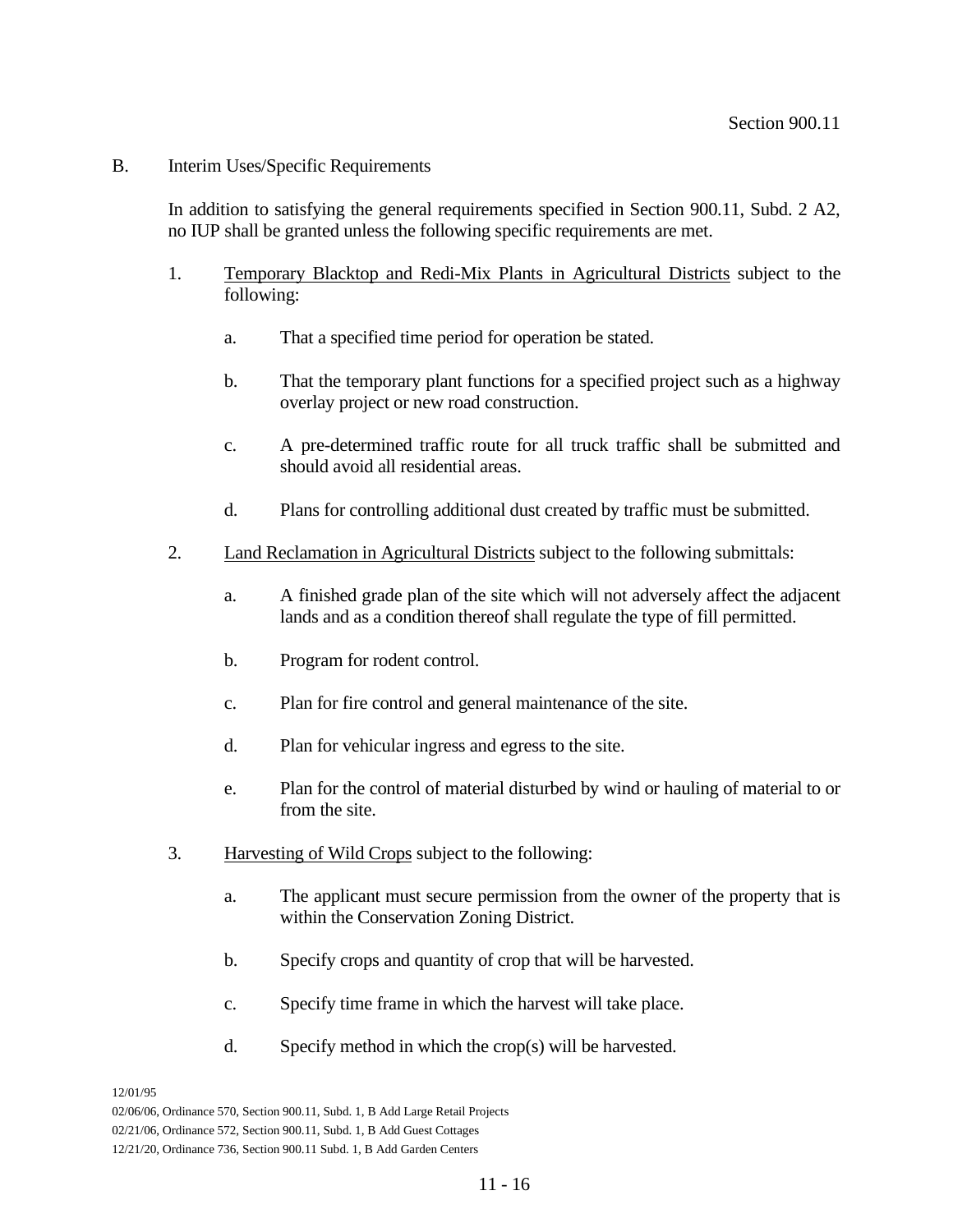- e. If the method of harvest disrupts natural terrain, a plan to restore the terrain to its original state.
- 4. Interim Use of Churches and Schools and other non-residential buildings in Residential Districts subject to the following:
	- a. The proposed interim use must be specified.
	- b. Detailed plans including hours of operation, number of employees, anticipated traffic estimates, parking, signage, and lights must be submitted. These items shall not disrupt or negatively affect surrounding residential areas to the extent the church, school or non-residential building did prior to the interim use request.
	- c. No use shall be allowed that projects noise beyond the boundaries of the property on which the use is located.
	- d. A building permit shall be applied for to verify that such use is in conformance with Uniform Building Code Standards.
- 5. Unsurfaced Parking Lots subject to the following:
	- a. Alternatives to control dust, subject to City Engineer Review, shall be submitted and approved.
	- b. The unsurfaced parking area shall provide a bumper or fence along the edge of the lot to ensure no vehicle encroaches into landscaped yard areas.
	- c. The parking area must be properly identified as such.
	- d. The City Engineer shall review the site and/or plans to determine adequate drainage capabilities.
- 6. Above Ground, Portable Fuel Systems subject to the following:
	- a. The portable fuel system must be located on a vacant parcel(s) of land with a minimum aggregate area of 15,000 square feet.
	- b. The above mentioned vacant lot(s) must constitute a corner lot.
	- c. The land on which the fuel system is to be located must be adjacent to, or across the street from, property zoned B-1 Highway Business District.

<sup>02/06/06,</sup> Ordinance 570, Section 900.11, Subd. 1, B Add Large Retail Projects

<sup>02/21/06,</sup> Ordinance 572, Section 900.11, Subd. 1, B Add Guest Cottages

<sup>12/21/20,</sup> Ordinance 736, Section 900.11 Subd. 1, B Add Garden Centers